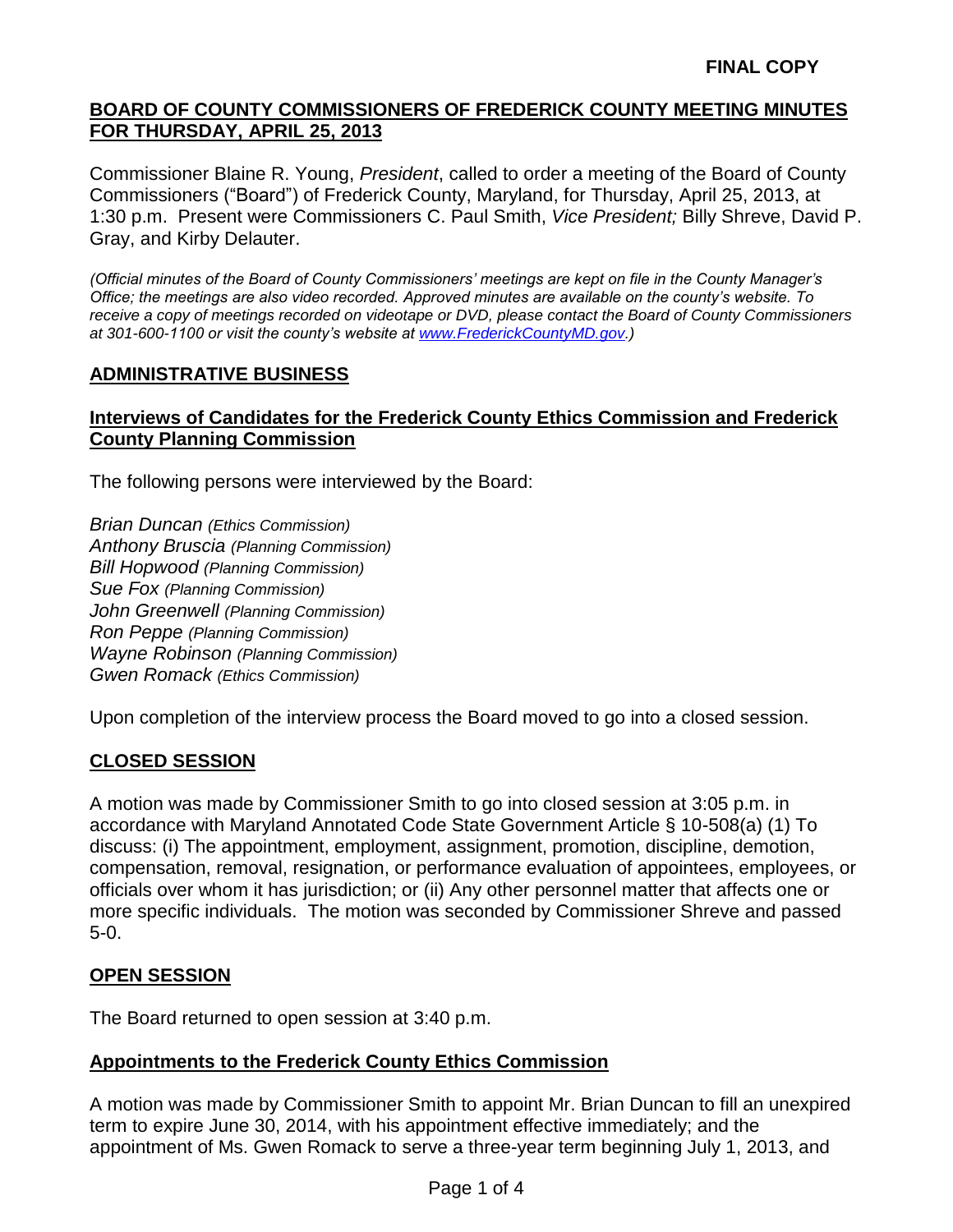expire June 30, 2016. The motion was seconded by Commissioner Shreve and passed 4-0-1 with Commissioner Delauter abstained.

## **Appointments to the Frederick County Planning Commission**

A motion was made by Commissioner Smith to reappoint Mr. Bill Hopwood to serve a fiveyear term beginning July 1, 2013, and expire June 20, 2018; and the appointment of Mr. Anthony Bruscia to serve a five-year term beginning July 1, 2013, and expire June 30, 2018. The motion was seconded by Commissioner Delauter and passed 5-0.

# **ADJOURN**

The meeting adjourned at 3:42 p.m.

Joyce M. Grossnickle Administrative Officer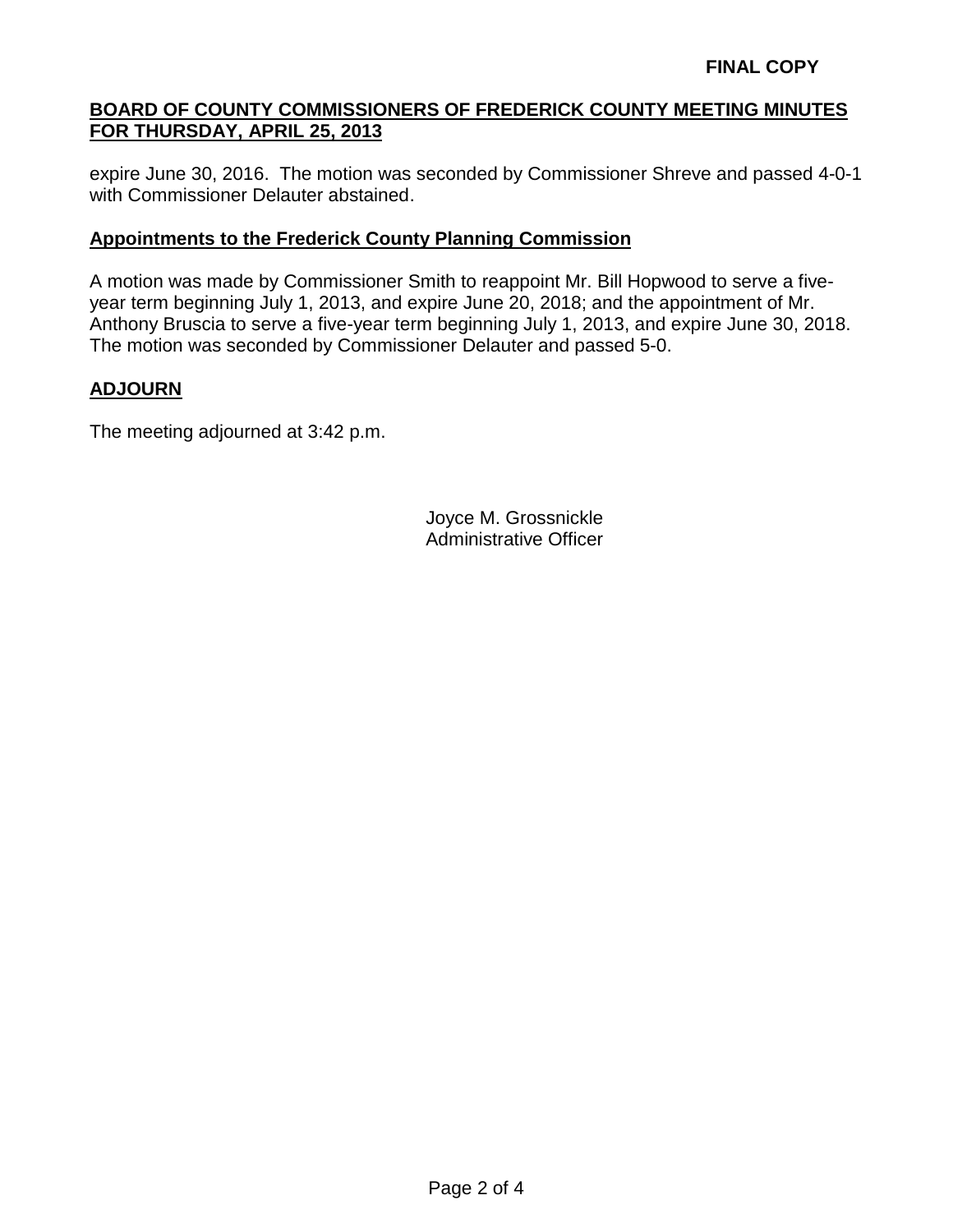#### **FORM OF STATEMENT FOR CLOSING THE MEETING OF THURSDAY, APRIL 25, 2013**

# **STATUTORY AUTHORITY TO CLOSE SESSION**

### **State Government Article §10-508(a)**

To discuss: (i) The appointment, employment, assignment, promotion, discipline, demotion, compensation, removal, resignation, or performance evaluation of appointees, employees, or officials over whom it has jurisdiction; or (ii) Any other personnel matter that affects one or more specific individuals.

## **Motion:**

A motion was made by Commissioner Smith to go into closed session at 3:05 p.m. in accordance with Maryland Annotated Code State Government Article § 10-508(a) (1) To discuss: (i) The appointment, employment, assignment, promotion, discipline, demotion, compensation, removal, resignation, or performance evaluation of appointees, employees, or officials over whom it has jurisdiction; or (ii) Any other personnel matter that affects one or more specific individuals. The motion was seconded by Commissioner Shreve and passed 5-0.

#### **Time and Location:**

3:05 p.m. – Third Floor Meeting Room, Winchester Hall

#### **Topic for Discussion:**

To discuss the candidates for possible appointment to the Frederick County Ethics Commission and to the Frederick County Planning Commission.

> Joyce M. Grossnickle Administrative Officer